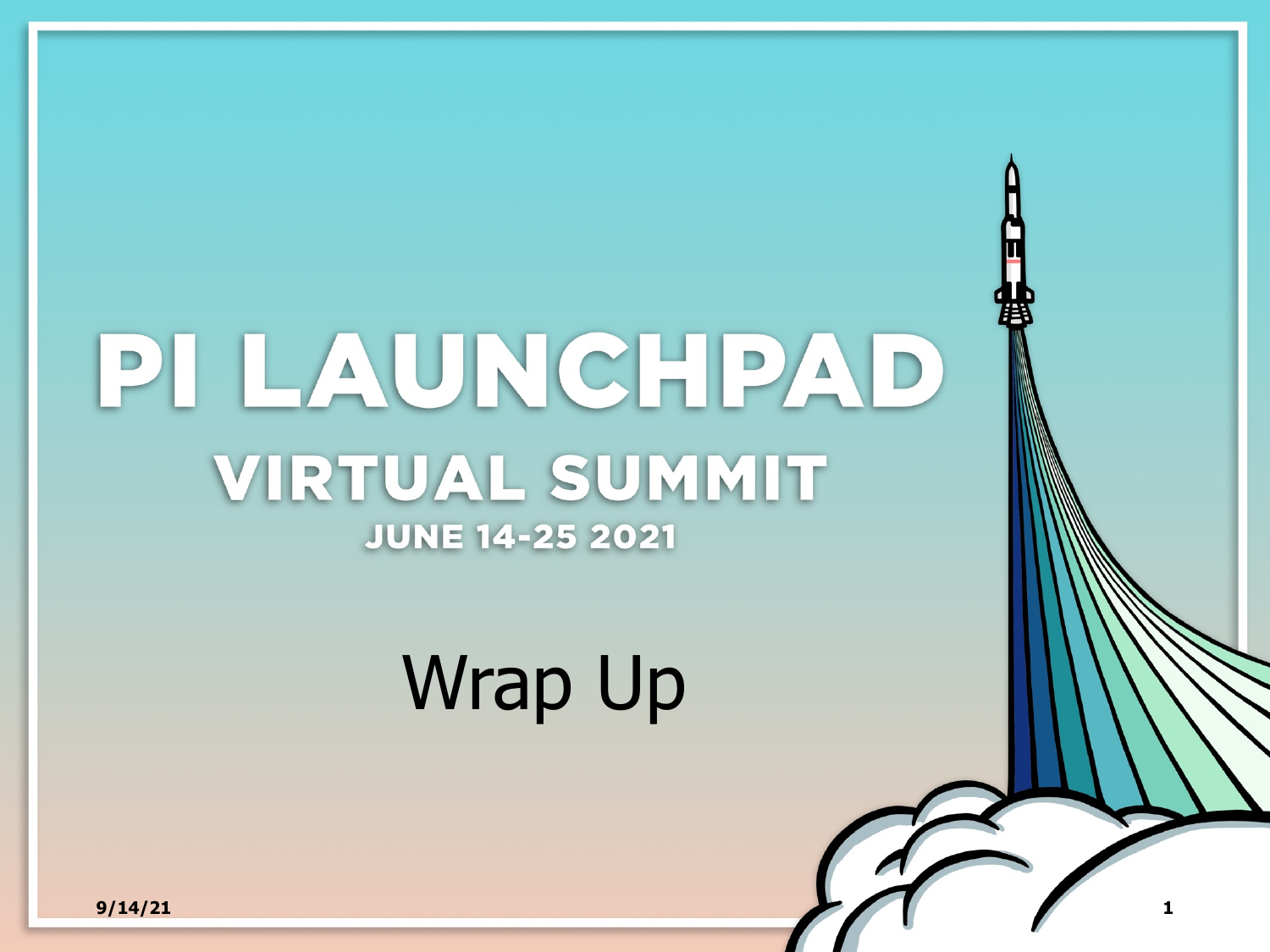

## A look back at the week

#### • Week 1:

- Discussion of Proposal mechanics and evaluation process
- Emphasis on Science Objective, Question, and Hypothesis development
- Panels and discussion focused on What NASA is looking for?
- Panel with current PIs and Science Team members
- Panel with NASA centers
- Week 2:
	- Quick Hits of topics worth knowing
	- Building a truly Diverse Science Team, with Dr. Lindsey Malcom-Piqueux
	- Panels of Industry Partners & Institutional Support
	- Networking!
	- Panel of Proposal roles and non-PI roles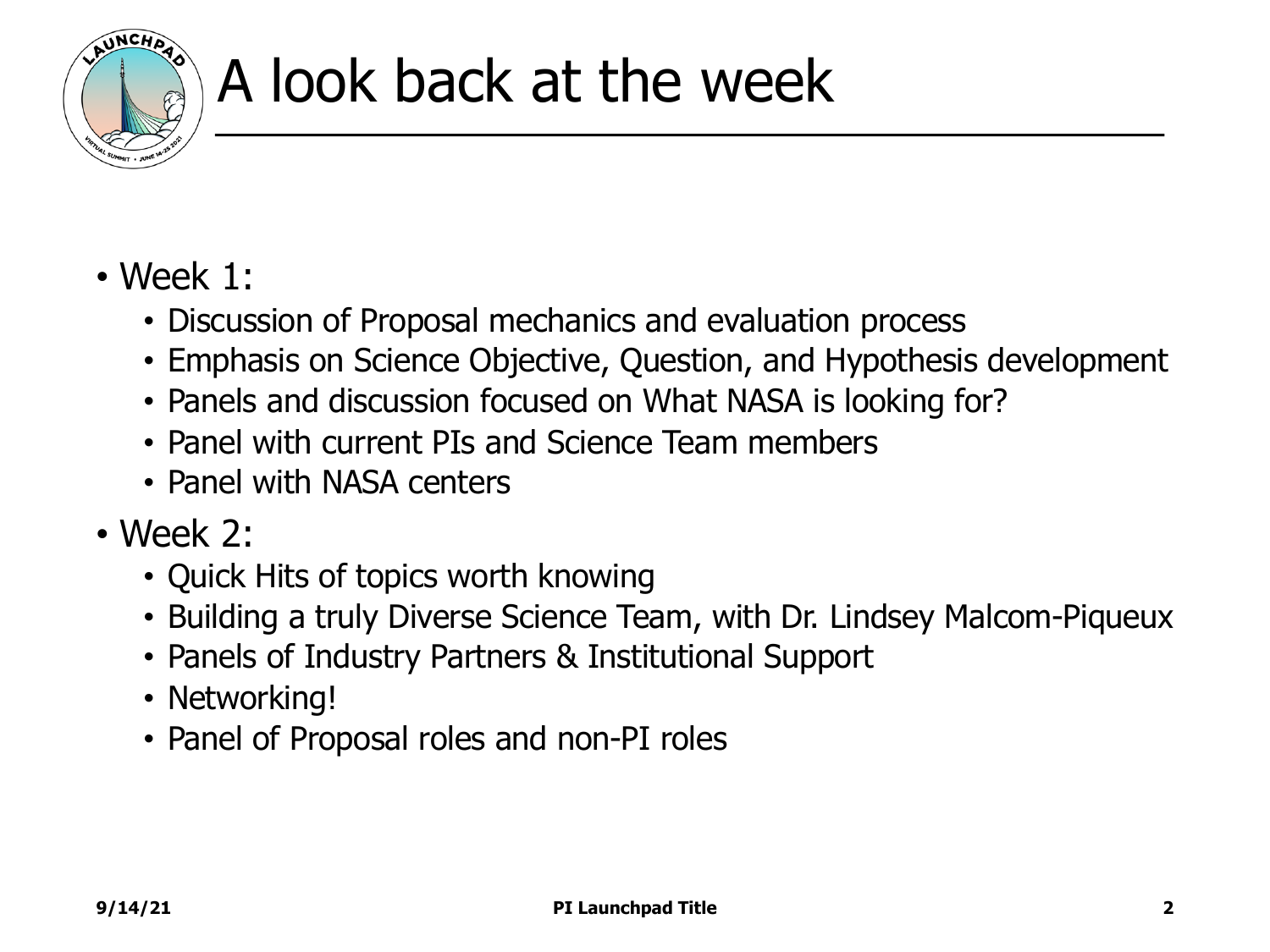

## To add up all of your time

- 9 Days, 3 hours per day
- 27 hours (or  $\sim$ 3.5 full days!)
- Plus any extra time spent outside of the designated workshop time!
- A lot of time spent, so thank you for spending your time with us!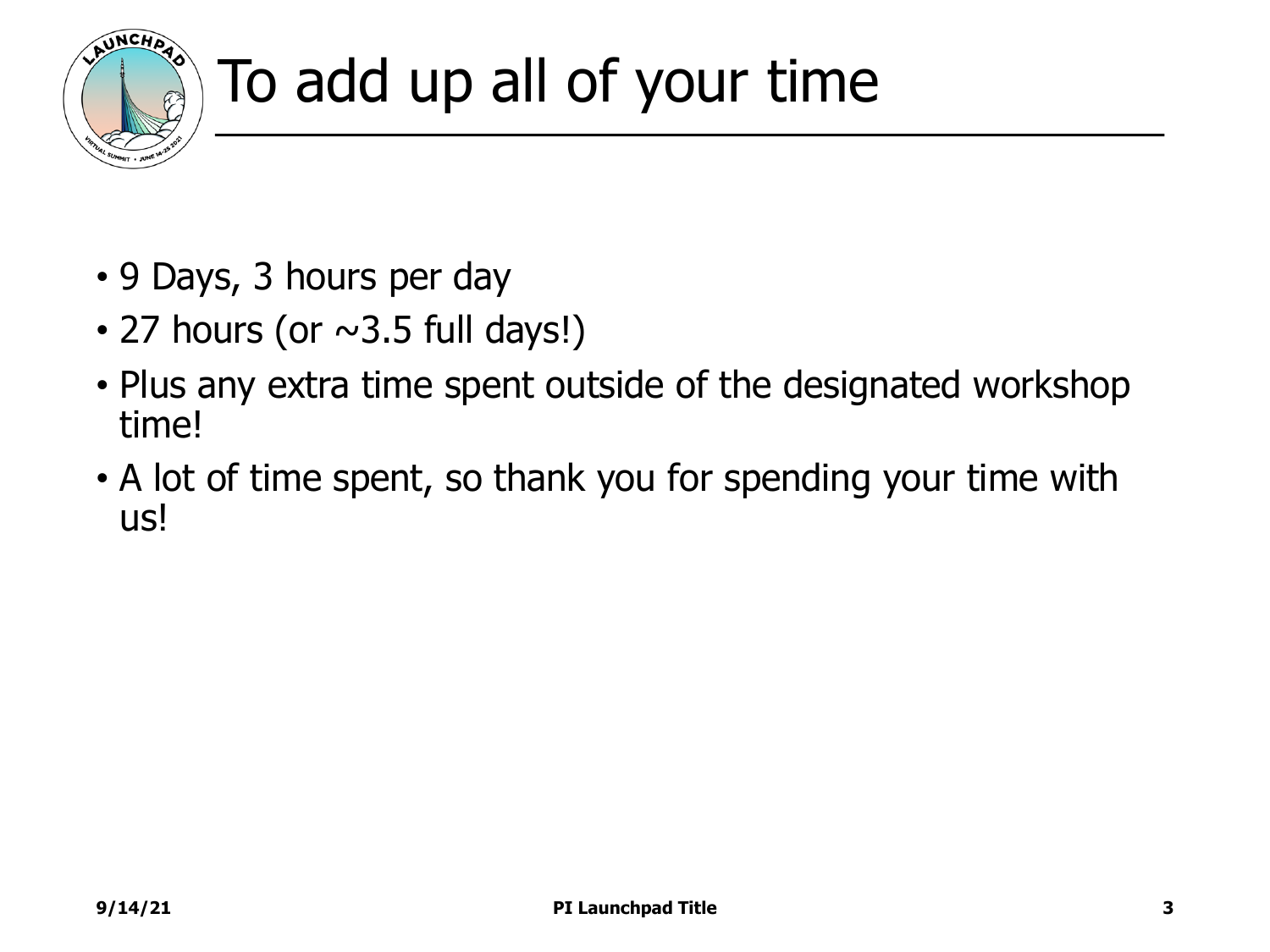

## Thank you to the organizers

Erika Hamden- UA Michael New- HQ Ellen Gertsen- HQ Kirsten Petree- HQ Paula Evans- HQ James Woodard- HQ Michael Liemohn- UMich Paul Propster- JPL Betsy Pugel- GSFC Randii Wessen- JPL Julie Breed- GSFC Richard Quinn- ARC Dana Bolles- GSFC

Tech Assistance: Andrew Schurr- HQ Consulting: Nicole Cabrera Salazar & Mike Bueno, Movement Consulting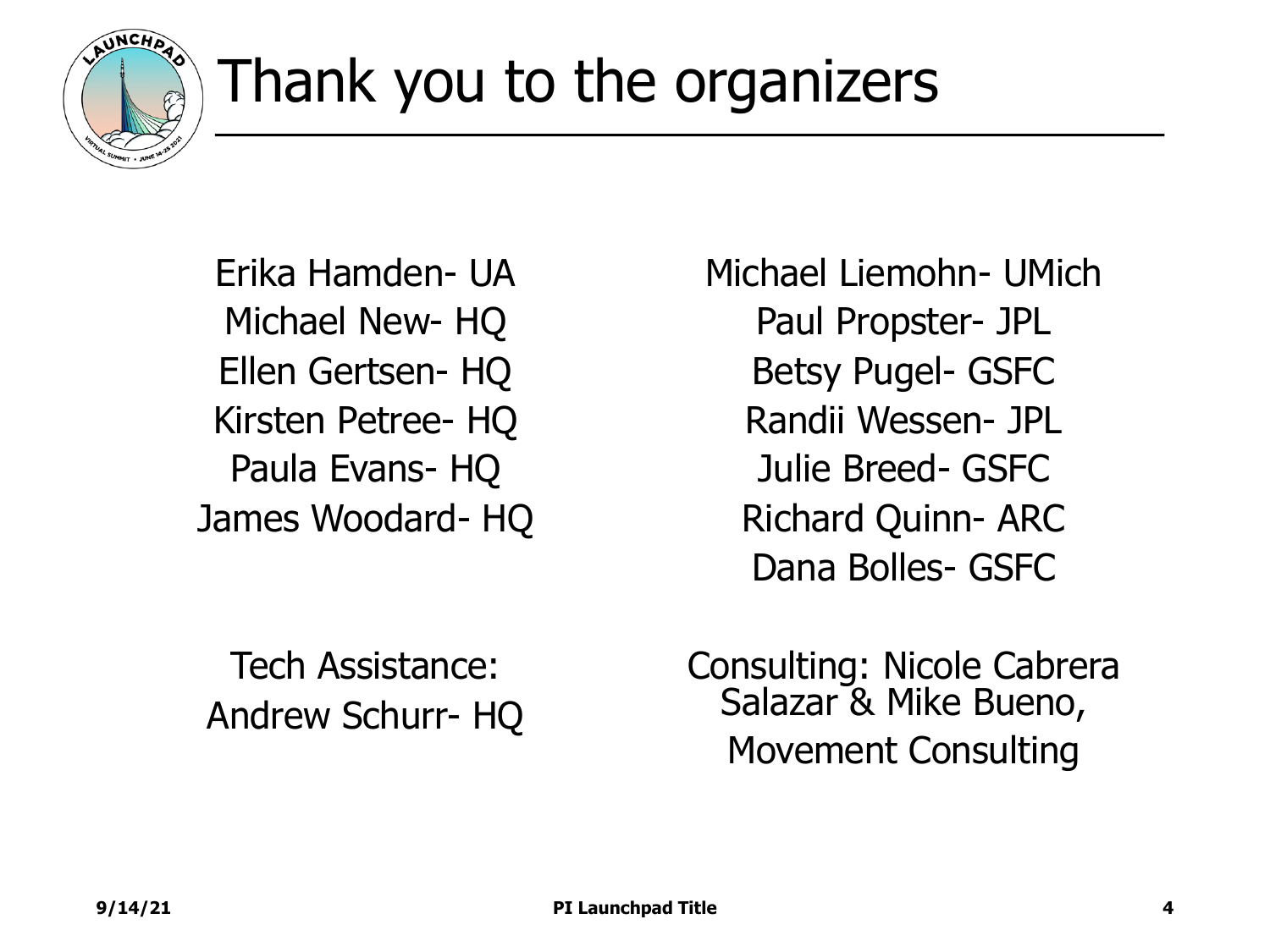

- A short post-workshop assessment and a longer post-workshop evaluation
- Assessment should be the same questions as the starting survey, to determine how effective the workshop has been.
- Evaluation is to determine what do change/shift/adjust to be better next time.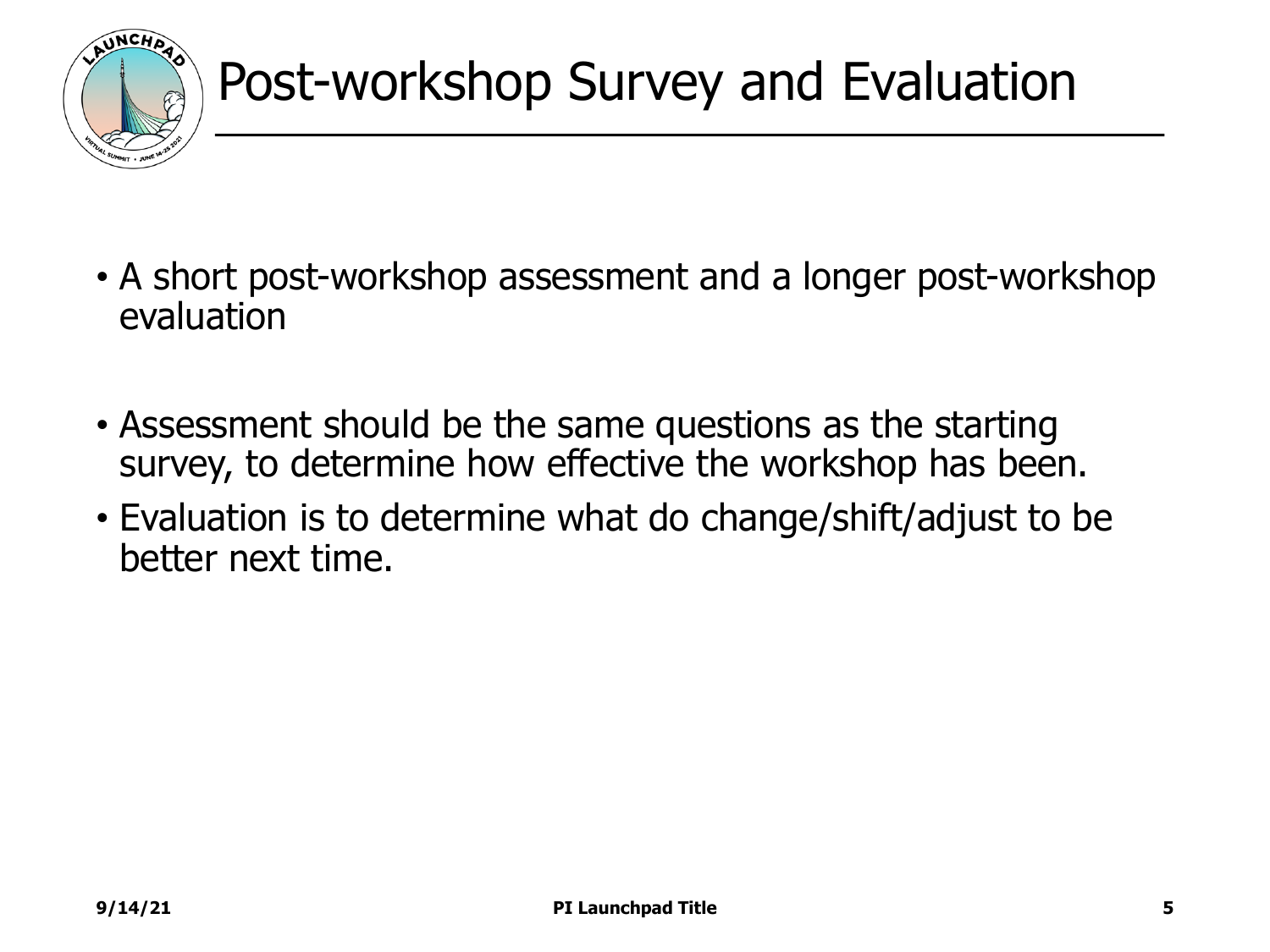

## Looking Forward

- Is there an interest in follow-up Webinars covering some of the short talk topics?
	- Requirements
	- TRL
	- Risk
	- Heritage
	- Formulation
	- Architecture
	- Data Sufficiency
	- WBS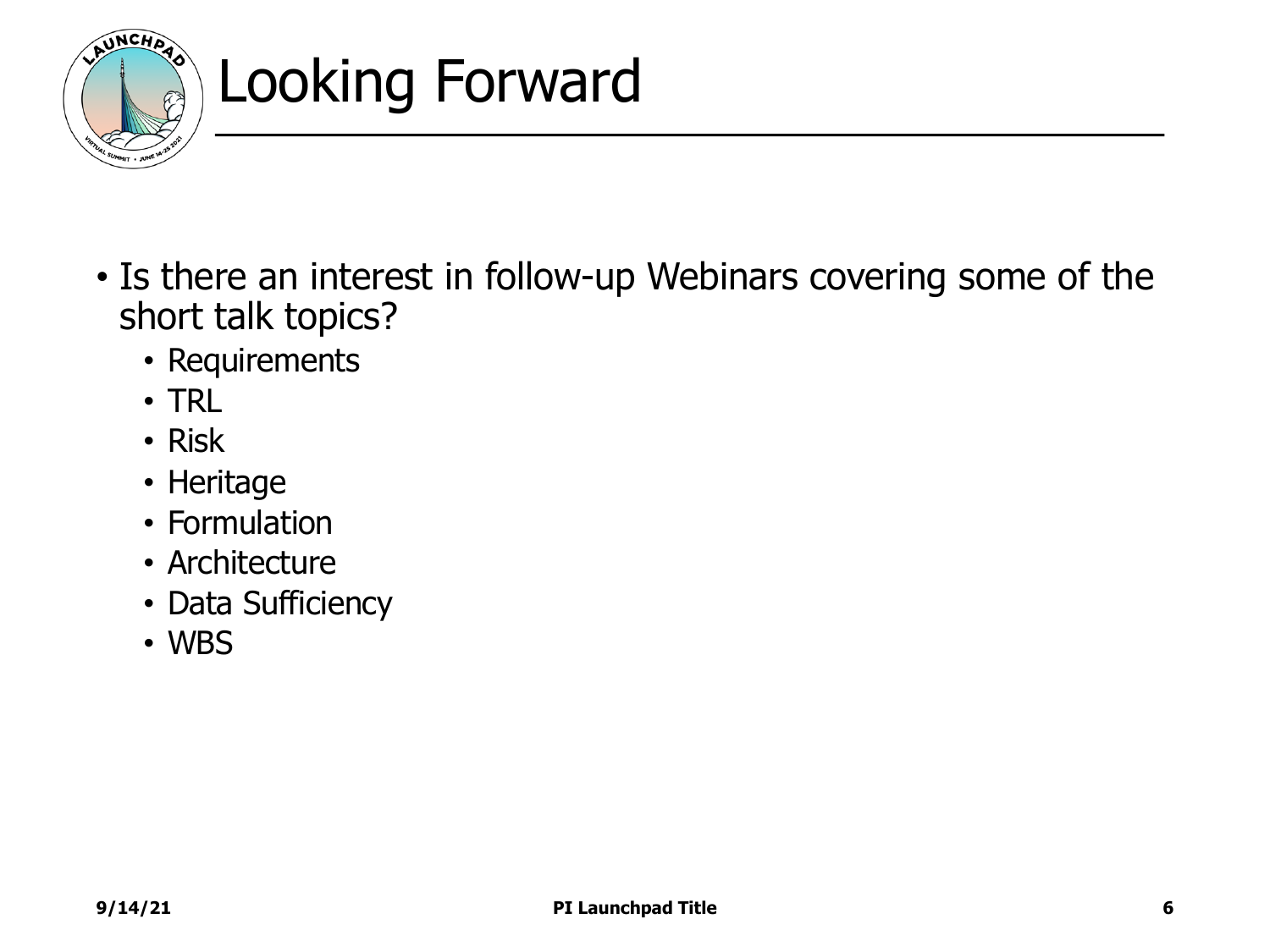

### Topics you wish we had covered?